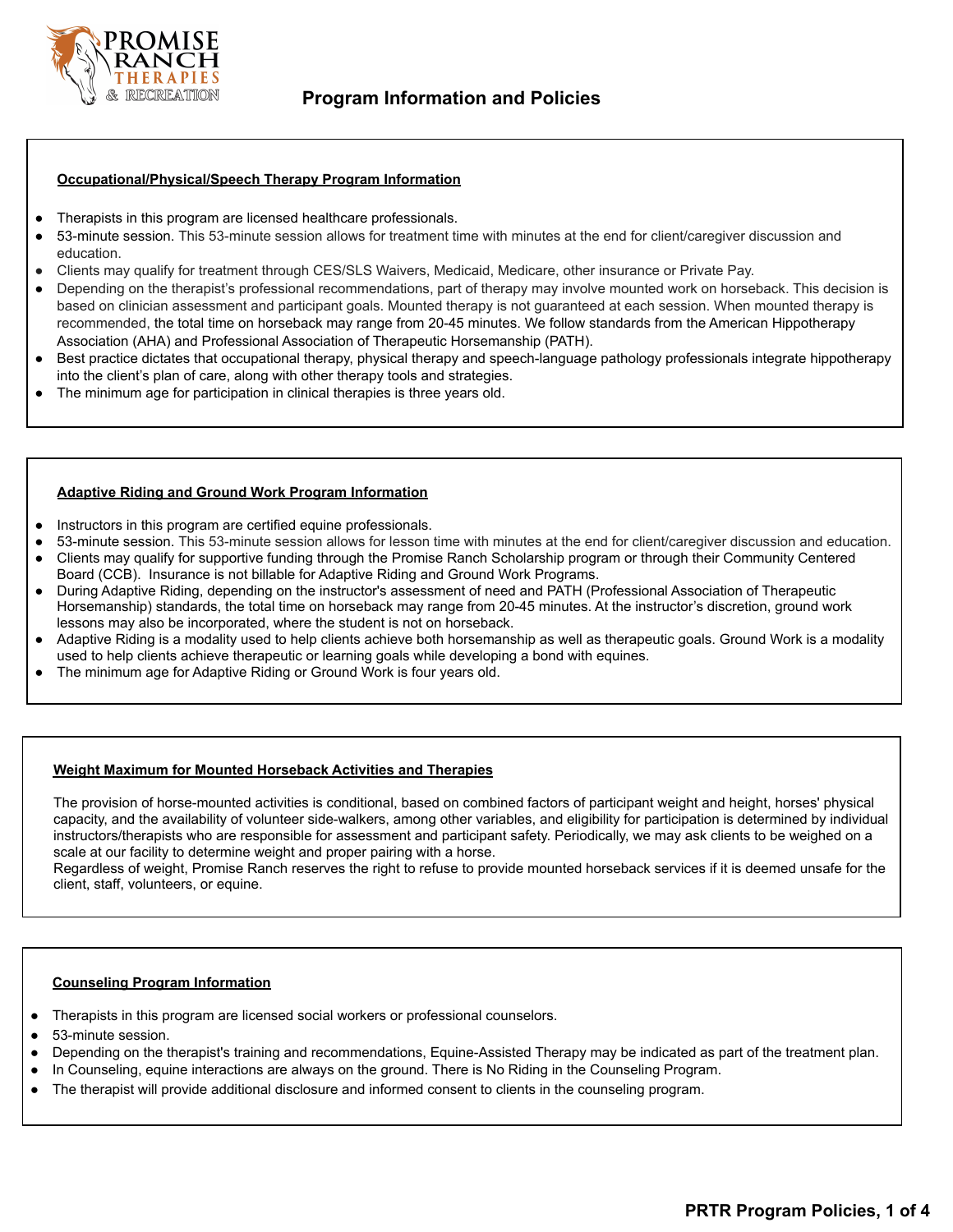## **Registration and Assessment**

Prior to visiting the Ranch for assessment, all participants must have completed the registration forms and physician packet, found on our website https://www.prtr.org/join-us/

A client's first visit to the Ranch will include a facility tour and an evaluation with a therapist or instructor. In this evaluation, the client's abilities and challenges as well as potential goals will be discussed. Once in the program, clients will be scheduled for one 9-week session of participation. Depending on staff recommendations and client progress toward goals, participation may extend to two or more 9-week sessions.

Registration forms must be filled out annually.

## **Attire and Equipment**

All participants must wear ASTM/SEI certified equestrian helmets when mounted on horseback. It is also recommended that participants wear these same helmets when working with horses on the ground. If you do not have your own helmet, Promise Ranch can provide a helmet for you.

All participants should wear appropriate, comfortable, clothing that is not too loose fitting. An ideal outfit is made up of long pants and closed-toe shoes with a slight heel. Jewelry is not recommended. Since we operate year-round, it is recommended to wear layers and be prepared for inclement weather.

#### **Attendance and Cancellation Policies**

- 1) All sessions are by appointment only.
- 2) If you are running late or unable to attend for any reason, you should contact your staff directly and with as much notice as possible so we do not have horses, volunteers, and staff waiting.
- 3) A minimum of 24 hours notice is required for absences. If we receive less than 24 hours notice, you may be billed a cancellation fee of \$50, regardless of payor source.
- 4) If you do not show up for a scheduled session and do not provide any notice, the session will be forfeit. If you have two no-show/no-call appointments within a nine-week session, you will lose your spot.
- 5) Clients who arrive more than 15 minutes late to their session will not be able to ride, but may participate in ground activities.
- 6) Promise Ranch reserves the right to cancel sessions in the event of unsafe conditions. We may cancel when Douglas County is on accident alert status or when weather or driving conditions have the potential to become dangerous. We will cancel classes in extreme heat (above 95 degrees or when the heat index reaches 130), extreme cold (below 25 degrees), extreme winds, or dangerous thunder and lightning storms. We will make every effort to contact you in a timely manner if a cancellation is deemed necessary. Clients are responsible for supplying us a working, text-capable phone number so that we may contact you urgently.

7) As a courtesy to clients, staff give you their personal phone numbers. As a courtesy to therapists, clients are asked to call or text only during Ranch business hours.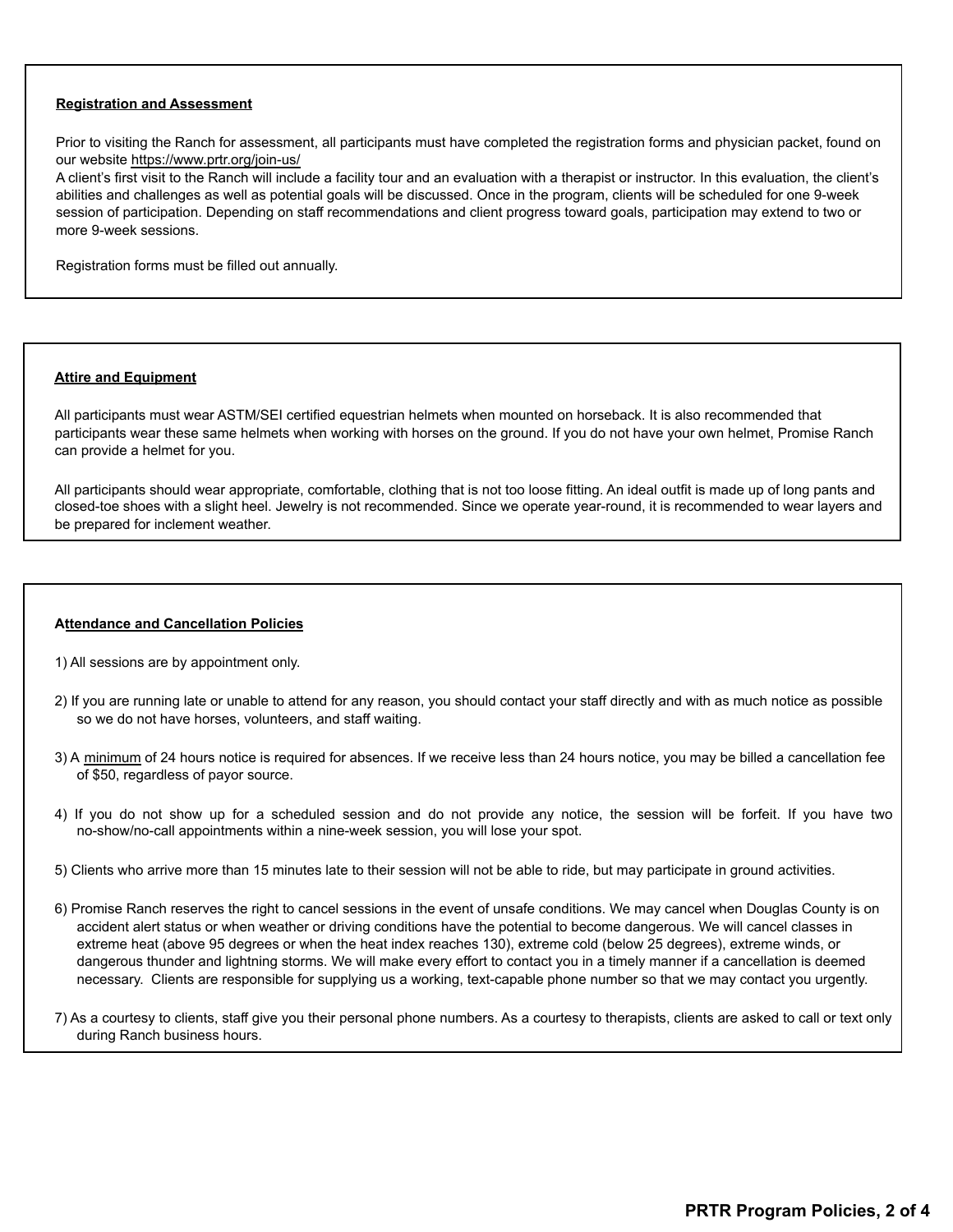## **Billing Policies**

### **For ALL Clients:**

**Maximum Out of Pocket:**

If you have insurance or a waiver program, Promise Ranch will bill it for you. We will advise you ahead of time what your responsibility is likely to be for deductibles, denied services or co-pays or co-insurance percentages.

If you pay privately: You are required to put a credit card on file with the office, or leave a check at the ranch for each session at the end of the session.

No shows or late cancels (less than 24 hours) are charged \$50 per session.

| Evaluation / Assessment Session: | \$130 |
|----------------------------------|-------|
| <b>Therapy Session:</b>          | \$120 |
| Adaptive Riding and Groundwork:  | 65    |
| No Show or Late Cancellation:    | 50    |

# **Discharge Policy**

Promise Ranch strives to provide the safest possible conditions for clients, volunteers, and staff. The acceptance, and continued participation, of an individual in our program depends on the availability of staff, volunteers, and suitable horses, and is based on our determination that we can safely accommodate the client. Promise Ranch adheres to all precautions and contraindications established by PATH Intl., and we reserve the right to refuse any clients who we cannot safely accommodate. All clients are required to inform us of any and all changes in health status as they occur.

Clients may be discharged from programs for many different reasons, including:

1) The treating therapist determines that the modality is no longer the most effective and appropriate treatment strategy for the client

2) The treating therapist determines that another specialist or treatment would better serve the client

3) The client meets all therapy goals and is ready to progress to Adaptive Riding or Ground Work

4) The client exceeds the weight limit that our horses can safely and humanely carry

5) The client or caregivers are uncooperative, by not responding to Ranch communications, or interfering with lessons

6) The client displays unsafe behaviors toward staff or animals, such as: elopement or physical or verbal aggression

- 7) The client frequently cancels appointments, does not show for appointments, or misses two or more appointments in a 9-week session
- 8) The client's bill is unpaid
- 9) The client or caregivers are disruptive or unpleasant to Promise Ranch staff and/or volunteers